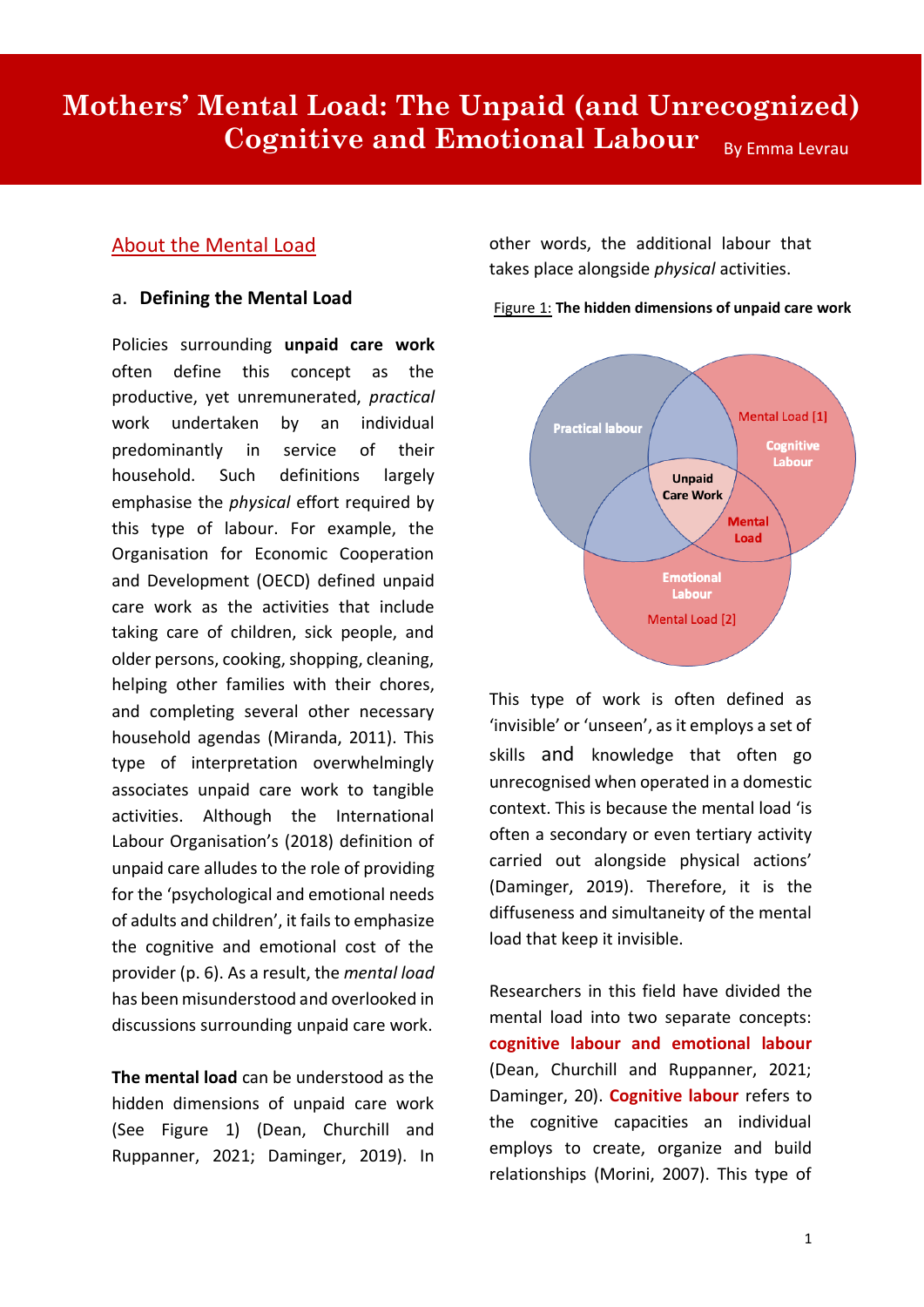labour is crucial, serving as the groundwork behind any physical undertaking. For example, planning healthy varied meals before grocery shopping, scheduling time to wash and dry the laundry, scheduling time for grocery shopping in between other activities, reaching out to other parents to organize playdates for the children, keeping in mind the date and time for medical appointments, etc… Therefore, cognitive labour is decisive for planning, overseeing, and ensuring coordination within a household.

**Emotional labour** is any type of mental labour that deals with managing feelings, caring, and worrying about the wellbeing of household individuals (Dean, Churchill and Ruppanner, 2021). For instance, calming the children if they get upset, making sure everybody feels relaxed in the household, worrying over the challenges their children might face during the day, worrying if an older member doesn't feel comfortable, etc…



<sup>1</sup>Make Mothers Matter (2022) *Mothers' Unpaid Family Care Work: Vital But Invisible and Unrecognized*, Available online at: [https://makemothersmatter.org/poles-of-](https://makemothersmatter.org/poles-of-action/mothers-and-the-economy/unpaid-family-care-work-vital-but-invisible-and-unrecognised/)

Debates surrounding unpaid care work have already heavily contributed to dismantling traditional ideas of work, demonstrating that effort and energy are not only spent in offices from 9 to 5.

However, the lack of consideration given to cognitive and emotional labour leaves an important gap in governments' attempt to understand, define, measure, and support unpaid care work. In fact, the data and knowledge gaps surrounding the mental load leave 'little evidence about how much time is spent on the mental load, how it is allocated across family members or indeed the emotional, physical and economic consequences of carrying the mental load' (Dean, Churchill and Ruppanner, 2021, p. 13). This lack of awareness and support leaves countless individuals in vulnerable positions, particularly women and mothers.

# b. **The Mental Load: A Challenge for Mothers**

Unpaid care work continues to be disproportionately divided amongst genders, with globally women completing on average 4.2 hours a day of unpaid care work, in comparison to men only completing 1.7 hours a day (United Nations, 2020). After having children, this work becomes even more demanding for women and even less visible (See MMM's article on *Mother's Unpaid Family Care work*<sup>1</sup> ).

[action/mothers-and-the-economy/unpaid-family](https://makemothersmatter.org/poles-of-action/mothers-and-the-economy/unpaid-family-care-work-vital-but-invisible-and-unrecognised/)[care-work-vital-but-invisible-and-unrecognised/](https://makemothersmatter.org/poles-of-action/mothers-and-the-economy/unpaid-family-care-work-vital-but-invisible-and-unrecognised/) (Accessed: 26th April 2022).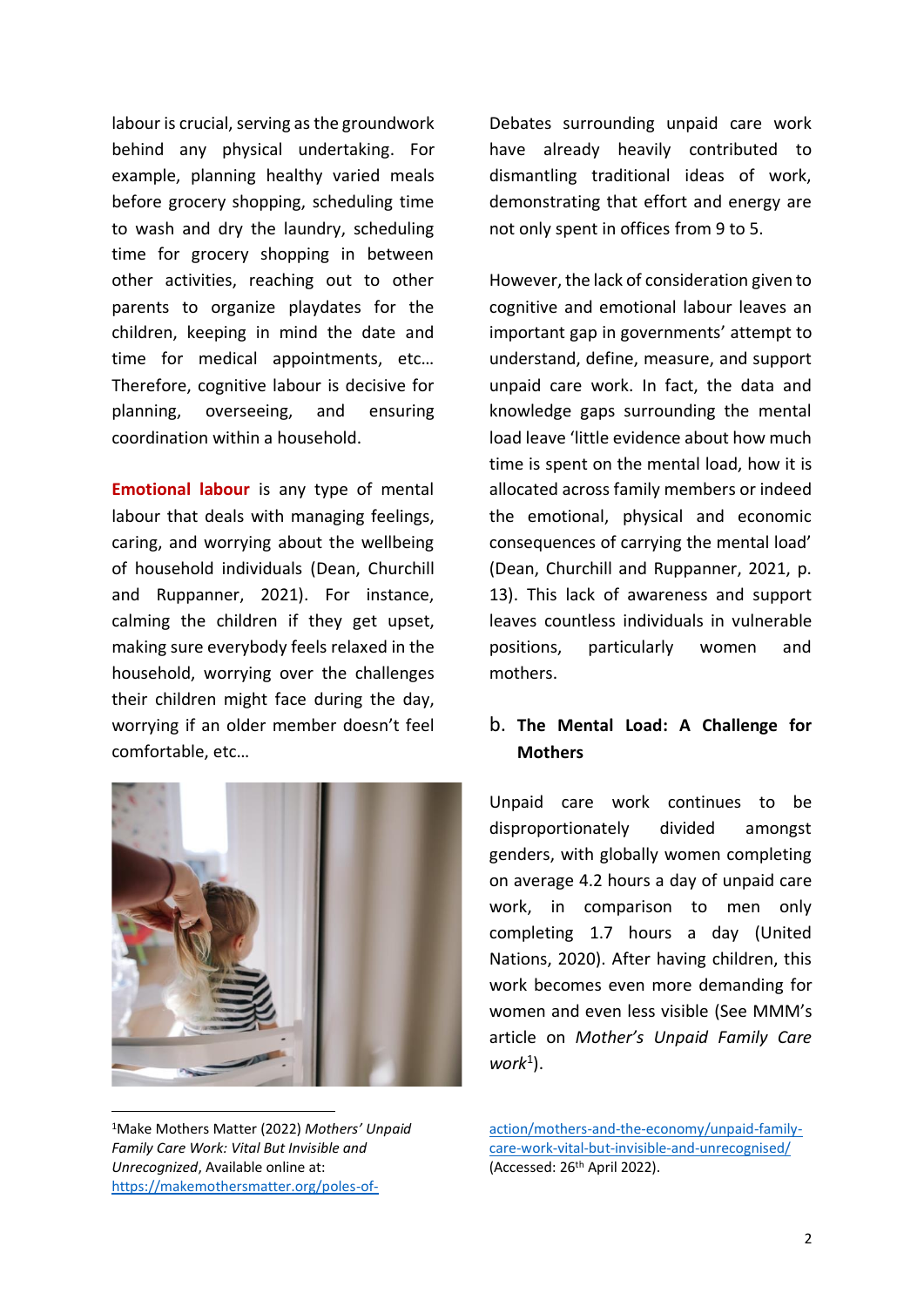The lockdown during the Covid-19 pandemic allowed to raise a new degree of awareness on the unfair conditions of unpaid care work for mothers. A study analysing the balance between work and family under lockdown found that, in comparison to fathers, mothers spent 2 hours more on household responsibilities (Andrew et al, 2020). The study also highlighted that on average 47% of mothers work hours were interrupted, mostly due to childcare, in contrast to 30% of father's work hours. The imbalance in responsibility regarding housework and childcare during the pandemic has further highlighted the gendered issue of unpaid care work.

However, unpaid care work is not only limited to practical and physical activities. Mothers also undertake most of the **cognitive labour**. In a study on the division of cognitive roles amongst heterosexual partners, Daminger (2019) found that in 26 out of 32 couples, mothers were subject to more **cognitive labour**. For instance, mothers were more likely to keep track of birthdays, shop for gifts, interact with teachers and parents, remind their partners to complete certain tasks and so on. It is therefore not uncommon to find the notion of mother often associated to actions such as 'social organizing', 'planning', 'scheduling', 'decision-making', 'multi-tasking', 'managing', or 'anticipating'.

On top of physical and **cognitive labour**, mothers most frequently endure the **emotional labour**. As explained by Dean, Churchill and Ruppanner (2021) 'cognitive tasks underpin the caring for loved ones which is emotional regardless of the triviality of the task' (p. 17). In other words, emotional labour often takes place in parallel to physical and cognitive tasks. For example, when picking up the children from school, mothers tend to inquire, listen, and observe their child while they narrate their day. This allows them to assess the child's headspace and give advice where need be. Caring and prioritizing the emotional needs of the household calls for a degree of emotional intuition, which can be extremely draining (Charpentier, 2020). The notion of emotional labour derives from sociology of work and employment, appearing for the first time in 1983 in the work of Hochschild. Using the example of a flight attendant, Hochschild (2012) explained that emotional work can be understood as the suppression of one's emotion at the expense of someone else's emotions. The striking difference between Hochschild's emotional labour and a mother's mental load seems to be the lack of renumeration and recognition given to mothers (See Figure 2).

## Issues Surrounding the Mental Load

## **a. The Mental Load, a Patriarchal Issue**

Mothers suffer incomparably from the **mental load** due to ingrained patriarchal norms and values (Charpentier, 20202). In most patriarchal societies women were assigned the responsibilities of physical, cognitive, and emotional unpaid care work. Men, who were expected to perform paid labour, were consequentially relieved from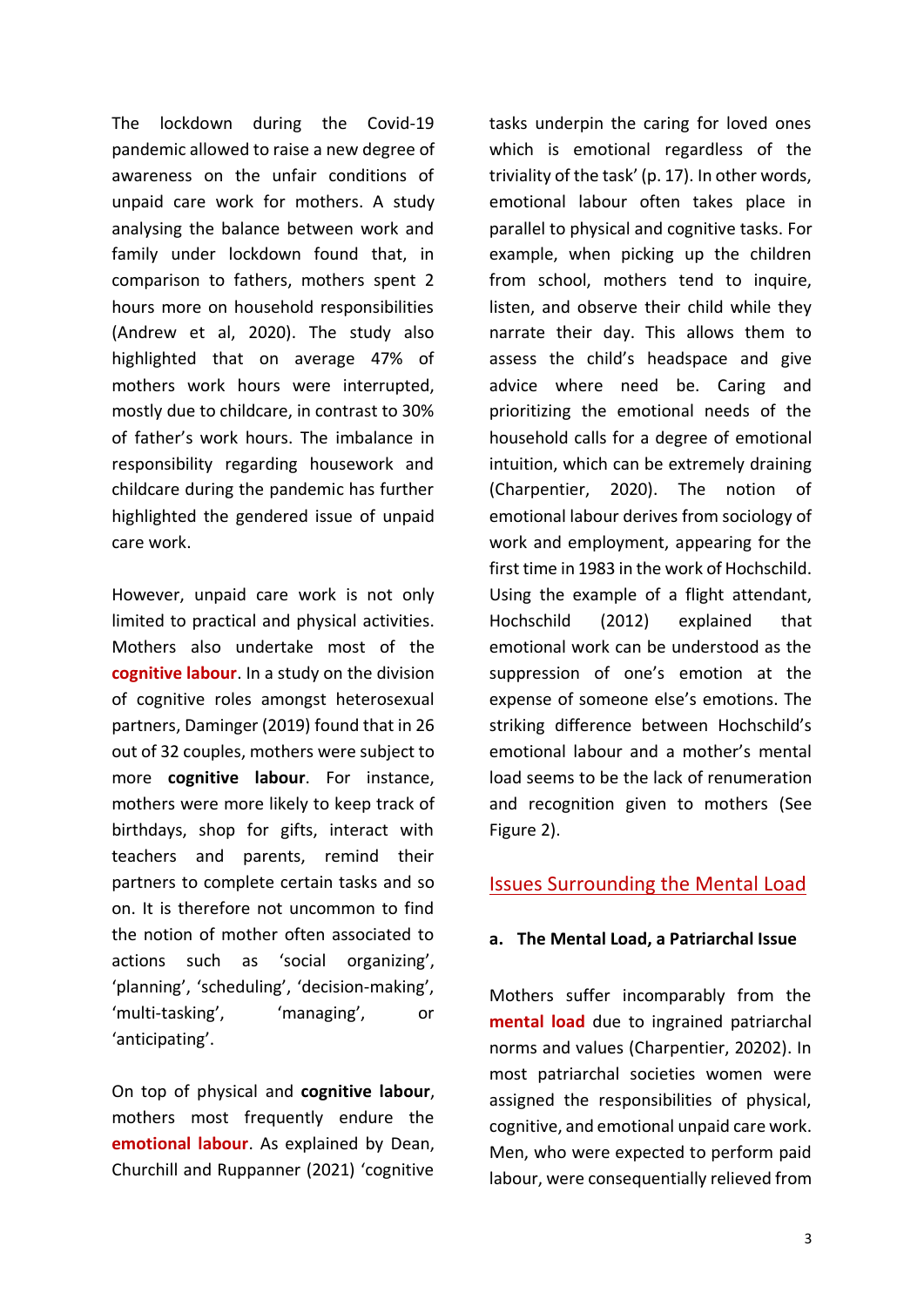| <b>Emotional</b><br><b>Labour</b>                     | Hochschild's (1983) Emotional<br>Labour                                                                                                                                                                                                                                                           | <b>Domestic Emotional Unpaid</b><br><b>Labour</b>                                                                                                                                                                                                                                                                                                                                                       |
|-------------------------------------------------------|---------------------------------------------------------------------------------------------------------------------------------------------------------------------------------------------------------------------------------------------------------------------------------------------------|---------------------------------------------------------------------------------------------------------------------------------------------------------------------------------------------------------------------------------------------------------------------------------------------------------------------------------------------------------------------------------------------------------|
| <b>SUPPRESING</b><br><b>EMOTIONS</b>                  | This labour requires one to<br>induce or suppress feeling in<br>order to sustain the outward<br>countenance that produces the<br>proper state of mind in others' (p.<br>$20$ ).                                                                                                                   | '[] a study of emotion work would<br>note [a mother's] efforts to remain<br>cheerful despite her children's<br>misbehaviour or to<br>hide her<br>disappointment when a family<br>member refuses to eat what she<br>prepared' (Daminger, 2019, p.<br>$611$ ).                                                                                                                                            |
| <b>THE</b><br><b>MANAGEMENT</b><br><b>OF EMOTIONS</b> | 'Feelings [] are not independent<br>of acts of management' (p. 26).                                                                                                                                                                                                                               | '[] emotional labour involves<br>managing the emotions of others<br>and one's own across different<br>contexts' (c, p. 18).<br>'[] the family forms a distinct, and<br>particularly emotionally draining<br>'client', as women are acutely<br>cognizant of managing others'<br>emotions as this labour is tied to<br>caring for others and love' (Dean,<br>Churchill and Ruppanner, 2021, p.<br>$18$ ). |
| <b>A GENDERED</b><br><b>ISSUE</b>                     | '[] the evidence seems clear that<br>do<br>emotion<br>women<br>more<br>managing than men' (p. 112).<br>'Women who want to put their<br>own feelings less at the service of<br>others must still confront the idea<br>that if they do so, they will be<br>considered less 'feminine' (p.<br>1133). | 'The invisibility of the mental load<br>also extends to women themselves<br>who may perform the mental load<br>by default due to gender norms'<br>(Dean, Churchill and Ruppanner,<br>2021, p. 19).                                                                                                                                                                                                      |
| <b>INVISBLE</b>                                       | 'These<br>struggles [] remain<br>largely invisible because the kind<br>of labour that gives rise to them -<br>emotional labour - is seldom<br>recognized by those who tell us<br>what labor is' (p. 132).                                                                                         | '[] the mental load becomes a<br>form of invisible, unpaid domestic<br>labor that is attached to more<br>conventional social expectation<br>that women are to work for 'love',<br>'choose' to do so 'freely' without<br>pay []' (Dean, Churchill and<br>Ruppanner, 2021, p. 20).                                                                                                                        |
| <b>COSTLY</b>                                         | worker<br>'The<br>become<br>can<br>estranged or alienated from an<br>aspect of self' (p. 20).                                                                                                                                                                                                     | 'Emotional labor []<br>can<br>be<br>mentally exhausting, leading to<br>increased anxiety, depression and<br>poorer physical health' (Dean,<br>Churchill and Ruppanner, 2021, p.<br>19).                                                                                                                                                                                                                 |

# Figure 2: **Similitudes between Hochschild's emotional labour and the mental load**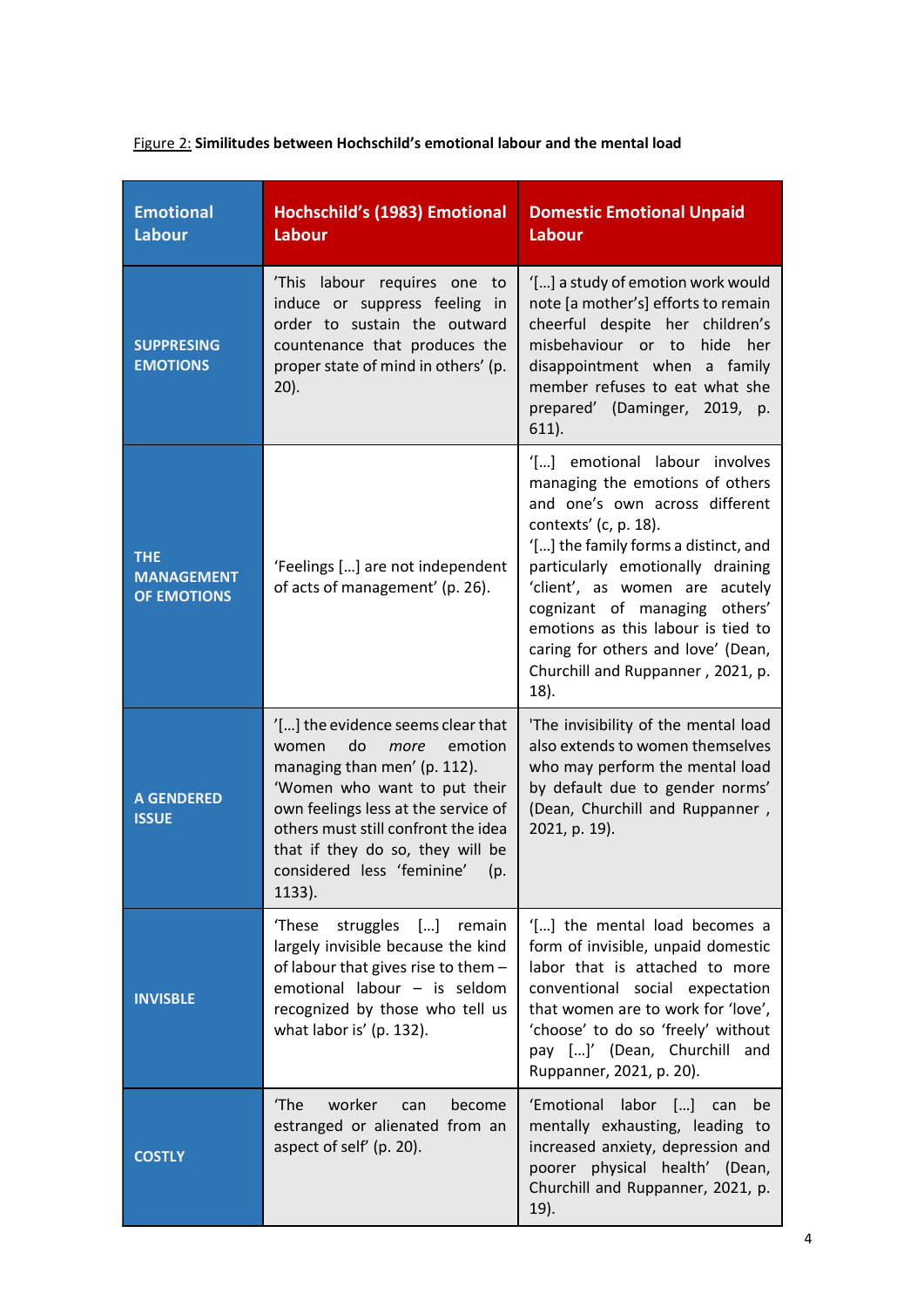care work. However, in modern society, while the roles of mothers have shifted to also include the responsibility of partaking in paid labour, they continue to be expected to undertake most aspects of care work.

Limited resources and policies have succeeded in decreasing women and mothers' dual responsibilities when they enter the paid workforce. For example, lack of availability and high cost of day-care centres often restricts mothers' time spent on paid work (Deutsche Welle, 2020<sup>2</sup>; The Brussels Times, 2016<sup>3</sup>); lack of nutritious foods in day-care centres and school canteens can leave children underdeveloped and vulnerable to mood swings when returning home (The Guardian, 2004<sup>4</sup> ); lack of youth centres for extracurricular activities can hinder mothers' time management.

Patriarchal societies have therefore induced the **mental load** predominantly on women, and more specifically on mothers. This does not go to say that some men are not equally affected by the mental load. Patriarchal inequalities are slowly being addressed, with some fathers taking on a bigger role in the family setting. Nonetheless, the ongoing lack of support provided by society to help mothers juggle physical, **mental**, and **cognitive labour**

<sup>2</sup>Deutsche Welle (DW) (2020) *Germany with Massive Shortage in Day Care Sports, Study Finds*, available online at:

[https://www.dw.com/en/germany-with-massive](https://www.dw.com/en/germany-with-massive-shortage-in-day-care-spots-study-finds/a-55232526)[shortage-in-day-care-spots-study-finds/a-](https://www.dw.com/en/germany-with-massive-shortage-in-day-care-spots-study-finds/a-55232526)

[55232526](https://www.dw.com/en/germany-with-massive-shortage-in-day-care-spots-study-finds/a-55232526) (Accessed: 26<sup>th</sup> April 2022).

alongside paid labour, is a reminder that norms and values are still oppressing women.

#### **b. The Mental load and Mental Health**

A vast majority of studies on **emotional** and **cognitive labour** have focused on remunerated work. However, Dean, Churchill and Ruppanner (2021) have argued that although unpaid care work lacks remuneration, the family acts to a certain extent as a 'client' (p. 18). Consequently, the results from studies on the impact of **emotional** and **cognitive labour** on paid workers can broadly be applied to unpaid caregivers.



[https://www.brusselstimes.com/news/eu](https://www.brusselstimes.com/news/eu-affairs/37572/international-day-of-families-majority-of-children-under-three-in-eu-still-lacking-formal-child-care)[affairs/37572/international-day-of-families](https://www.brusselstimes.com/news/eu-affairs/37572/international-day-of-families-majority-of-children-under-three-in-eu-still-lacking-formal-child-care)[majority-of-children-under-three-in-eu-still](https://www.brusselstimes.com/news/eu-affairs/37572/international-day-of-families-majority-of-children-under-three-in-eu-still-lacking-formal-child-care)[lacking-formal-child-care](https://www.brusselstimes.com/news/eu-affairs/37572/international-day-of-families-majority-of-children-under-three-in-eu-still-lacking-formal-child-care) (Accessed: 26th April 2022).

<sup>3</sup>The Brussels Times (2016) *International Day of Families: Majority of Children Under-Three in EU Still Lacking Formal Child Care*, available online at:

<sup>4</sup>The Guardian (2004) *Healthier Meals on the Way for School Canteens*, available online at: [https://www.theguardian.com/society/2004/sep/](https://www.theguardian.com/society/2004/sep/06/schools.food) [06/schools.food](https://www.theguardian.com/society/2004/sep/06/schools.food) (Accessed: 26<sup>th</sup> April 2022).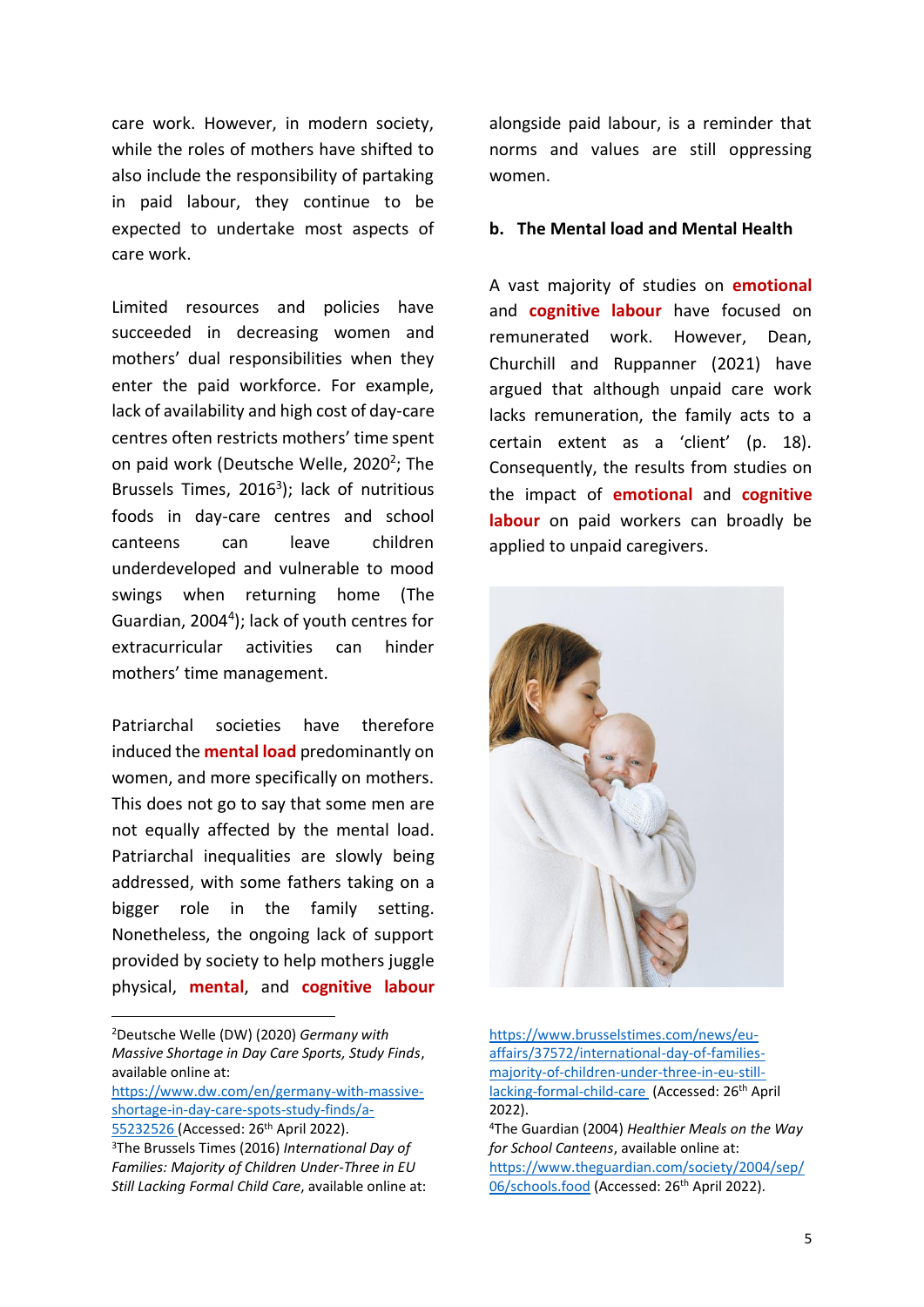Continuous emotional and cognitive work, hiding or suppressing emotions for and from others, relating to other people's emotions, and adapting one's own emotions for the most suited outcome, can be extremely draining (Mann, 2005). Many studies have demonstrated that the **overload** of emotional and cognitive work can precipitate in certain cases poor selfesteem, depression, cynicism, alienation, dissatisfaction, and chronic stress (Mann, 2005; Ashforth and Humphrey, 1993). In turn, these syndromes can cause severe complications for a mothers' mental health (See Figure 3).

For instance, *maternal burnout* is a condition affecting mothers all around the world (See MMM article<sup>5</sup>). The concept of *burnout* refers to the 'specific syndrome of exhaustion related to prolonged situation of imbalance, where the burden of perceived stress exceeds personal resources to cope with it' (Hubert and Anjoulat, 2018, p. 1). Although much research has been undertaken to understand job-related burnouts, there continues to be an insufficient amount of knowledge surrounding maternal burnouts, or even parental burnouts in general. The Parental burnout Assessment index has received the criticism of being unreliable. This measure was originally adapted from a job-related burnout index: The Maslach Burnout Inventory (1986). However, parental burnouts were found to





<sup>5</sup>Make Mothers Matter (2019) Maternal Depression and Burnout Must be Acknowledged and Adressed – Also For Early Childhood Development, available online at:

[https://makemothersmatter.org/maternal](https://makemothersmatter.org/maternal-depression-and-burnout-must-be-acknowledged-and-addressed-also-for-early-childhood-development/)[depression-and-burnout-must-be-acknowledged](https://makemothersmatter.org/maternal-depression-and-burnout-must-be-acknowledged-and-addressed-also-for-early-childhood-development/)[and-addressed-also-for-early-childhood](https://makemothersmatter.org/maternal-depression-and-burnout-must-be-acknowledged-and-addressed-also-for-early-childhood-development/)[development/](https://makemothersmatter.org/maternal-depression-and-burnout-must-be-acknowledged-and-addressed-also-for-early-childhood-development/) (Accessed: 26<sup>th</sup> April 2022).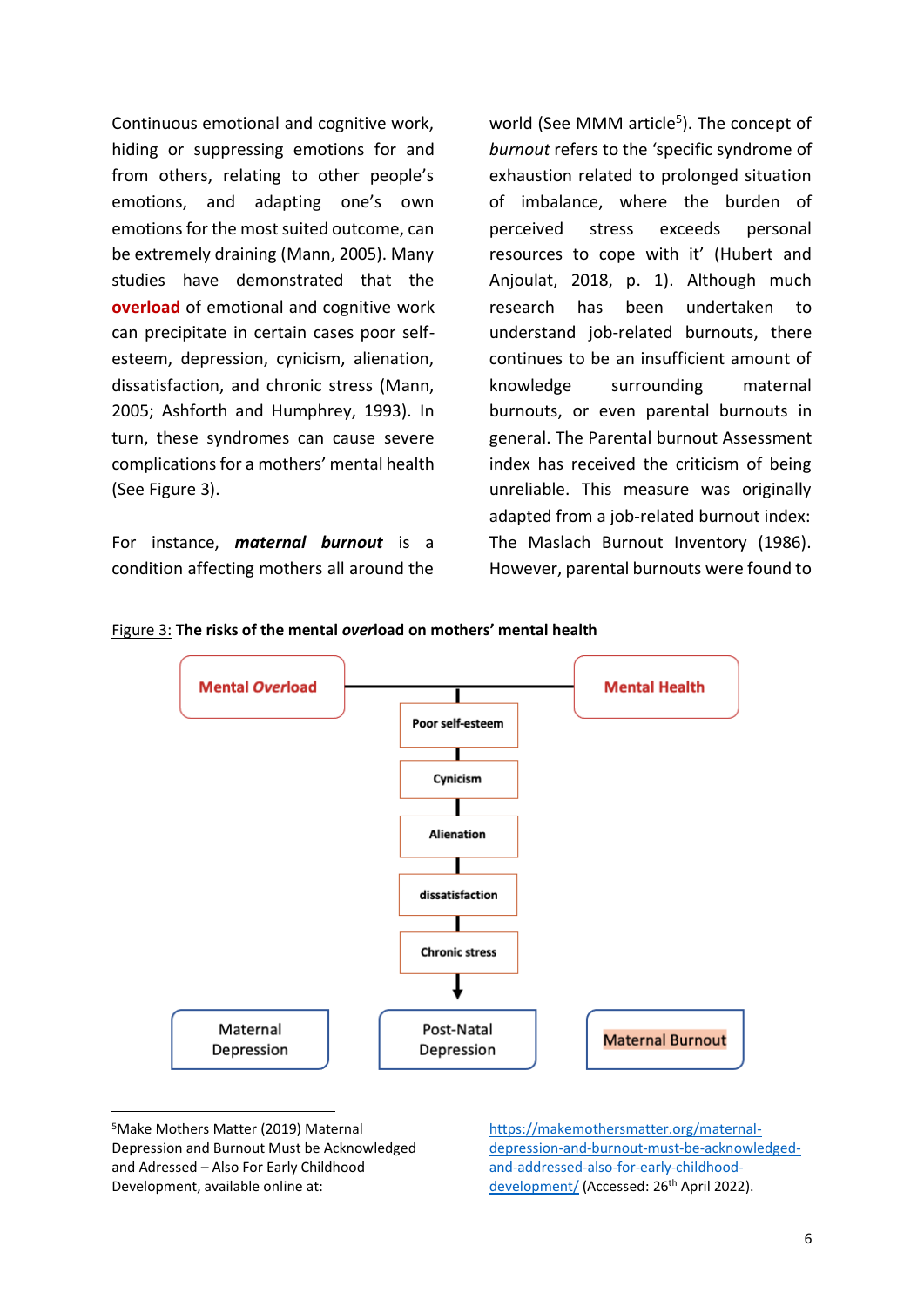have different outcomes that could not have been predicted by job related burnouts, demonstrating 'the existence of non-work-related burnouts and of parental burnout in particular' (Roskam, Brianda, and Mikolajczak, 2018, p. 2). As a result, specific issues relating to a parental burnout have been overlooked.

In the attempt to further understand parental burnouts, as well as maternal burnouts, social developers should reexamine and design a more suited index, one that takes into consideration the impact of **the mental overload**. This approach would not only elaborate on the structure and definition of parental and maternal burnout, but it would also ensure efficient solutions are found to protect mothers' wellbeing from the risks of the **mental overload**.

# **c. The Mental Load in the Rise of Telework**

Since the outbreak of the COVID-19 pandemic, the challenges of unpaid care work have become more important than ever. Globally, there has been a shift towards the adoption of telework (See Figure 4). Working-from-home has been established as a useful mechanism to sustain 'social connections within families and communities, [while also ensuring] business continuity for organisations (Carillo et al, 2021, p. 69). For this reason, moving towards telework could serve as the reconciliation between a career and caring.

A hybrid work system that distributes working hours between the office and home presents itself as an optimistic solution for mothers dealing with exceeding care work responsibilities. However, the 2022 Conference on Gender Equality, organised by the European Committee on Women's Right, highlighted several challenges telework could induce on mothers. By adopting a hybrid working system, women and mothers stand a higher chance of making up a vast majority of the peripheral workers. In fact, due to their lack of care work responsibilities men



#### Figure 4: **Teleworking during the COVID-19 pandemic, by gender. Percentage of employed persons**

<sup>(</sup>Source: OECD (2021), *Teleworking in the COVID-19 pandemic: Trends and Prospects*, available online: [https://www.oecd.org/coronavirus/policy-responses/teleworking-in-the-covid-19-pandemic-trends-and](https://www.oecd.org/coronavirus/policy-responses/teleworking-in-the-covid-19-pandemic-trends-and-prospects-72a416b6/)[prospects-72a416b6/](https://www.oecd.org/coronavirus/policy-responses/teleworking-in-the-covid-19-pandemic-trends-and-prospects-72a416b6/) (Accessed: 26th April 2022).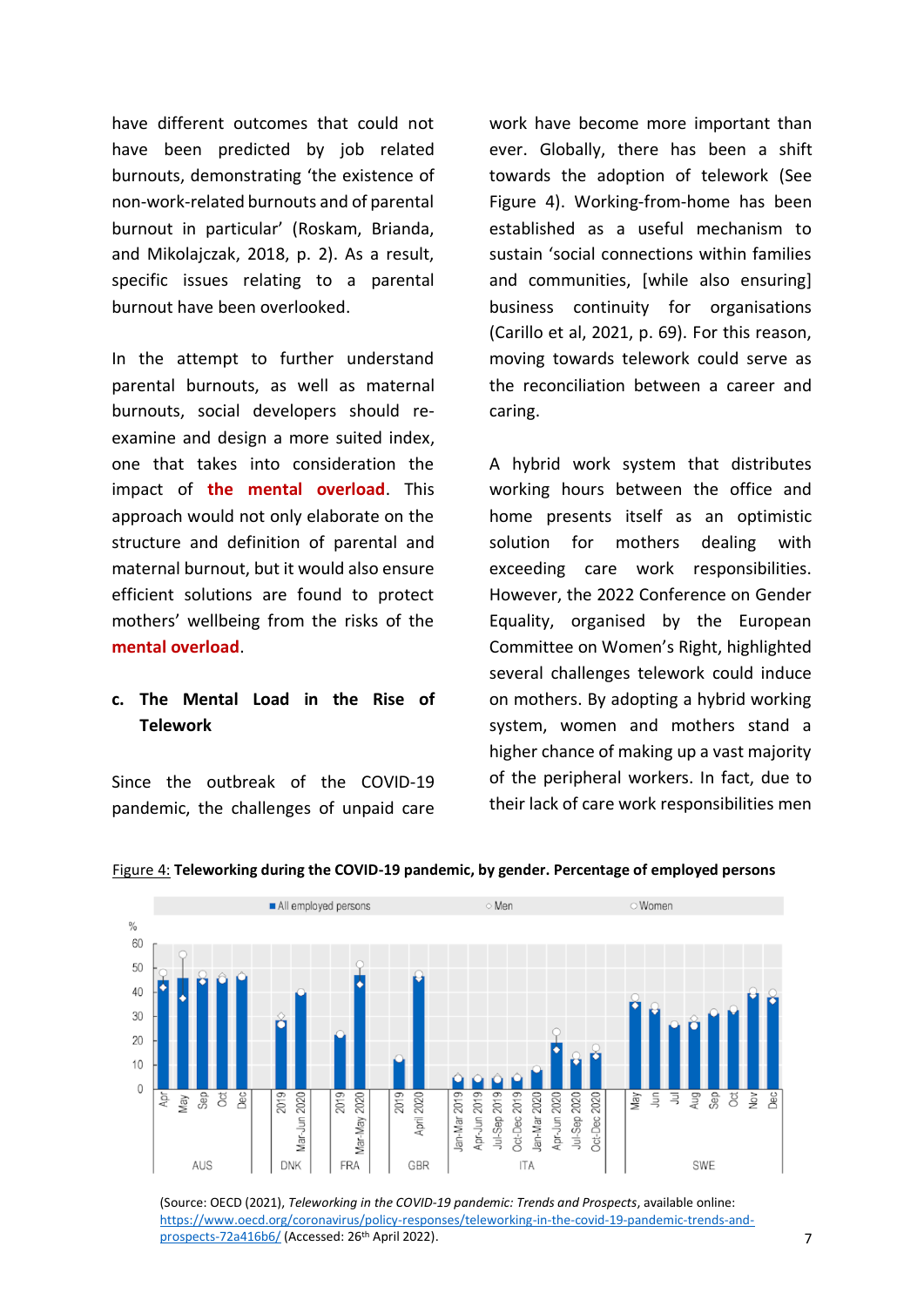and fathers' choice to return to the workplace is less problematic.

The rise in the number of women and mothers working from home would in turn increase the gender disparities of unpaid care work (BNB Blog article 2022<sup>6</sup>). However, due to its lack of visibility, when (and if) measuring the rise of unpaid care work, the **mental load** will continue to remain unaccounted for.

# Moving Forward

## **a. Recommendations/Call to Action**

Efforts to **manage** the mental load fall under the current efforts of dealing with unpaid care work. Therefore, the mental load would similarly benefit from strategies that have been previously employed to tackle unpaid care work, such as the triple R approach: **recognise, reduce, and redistribute** (GatesNotes, 2016<sup>7</sup> ; *MMM, 2022<sup>8</sup> ).* This approach aims to reduce gender equality by shifting part of the unpaid care workload away from families and facilitating work-life balance.

**Recognizing** the mental load does not only entail acknowledging the additional work women and mothers do, but also acknowledging the value and the

<sup>6</sup>BNB Blog (2022*) Télétravail: Une Arme à Double Tranchant pour le Femmes?*, available online: [https://www.nbb.be/fr/blog/teletravail-une-arme-](https://www.nbb.be/fr/blog/teletravail-une-arme-double-tranchant-pour-les-femmes)

[double-tranchant-pour-les-femmes](https://www.nbb.be/fr/blog/teletravail-une-arme-double-tranchant-pour-les-femmes) (Accessed: 26th April 2022).

implications of the mental load for the wider society. As explained by Elson (2017), '[if] no one had children, and took care of families and friends, economies would come to a halt for lack of [labour] force' (p. 54). The emotional and cognitive aspects of unpaid care work are therefore crucial for effective societal outcomes.

In addition, as a key component of unpaid care work, the mental load requires and develops a set of skills comparable to those developed in a professional field, such as 'managerial thinking', 'executive oversight' or 'directorial decision making' (Dean, Churchill and Ruppanner, 2021, p. 18). For this reason, in the interest of advancing the recognition of unpaid care work, MMM continues to advocate for a better recognition of the **soft skills** developed through the unpaid work of caring for a child (*MMM, 2022<sup>9</sup>* ). Although these soft skills 'contribute to social inclusion, personal development, empowerment and employability', they are dismissed in professional settings (MMM, 2022, p.  $16^{10}$ ).

Strategies to **reduce** and **redistribute** the mental load call for **policy changes** related to unpaid care work. After conducting a survey on work-life balance (MMM France "Donnons la parole aux mères",  $2020^{11}$ 

<sup>7</sup>GatesNotes (2022) *Two Superpowers We Wish We Had*, available online:

<https://www.gatesnotes.com/2016-Annual-Letter> (Accessed: 26th April 2022).

<sup>8</sup> Make Mothers Matter (2022) *The European Care Strategy: The Right Time to Place Mothers Centre Stage*, Policy Paper, pp. 1-24. <sup>9</sup> Ibid.

 $10$  Ibid.

<sup>11</sup> Make Mothers Matter France (2020) Résultats de l'Enquête "Donnons la Parole aux Mères", [https://mmmfrance.org/presentation-des](https://mmmfrance.org/presentation-des-resultats-de-notre-enquete-a-la-mairie-de-versailles/)[resultats-de-notre-enquete-a-la-mairie-de](https://mmmfrance.org/presentation-des-resultats-de-notre-enquete-a-la-mairie-de-versailles/)[versailles/](https://mmmfrance.org/presentation-des-resultats-de-notre-enquete-a-la-mairie-de-versailles/) (Accessed: 26<sup>th</sup> April 2022).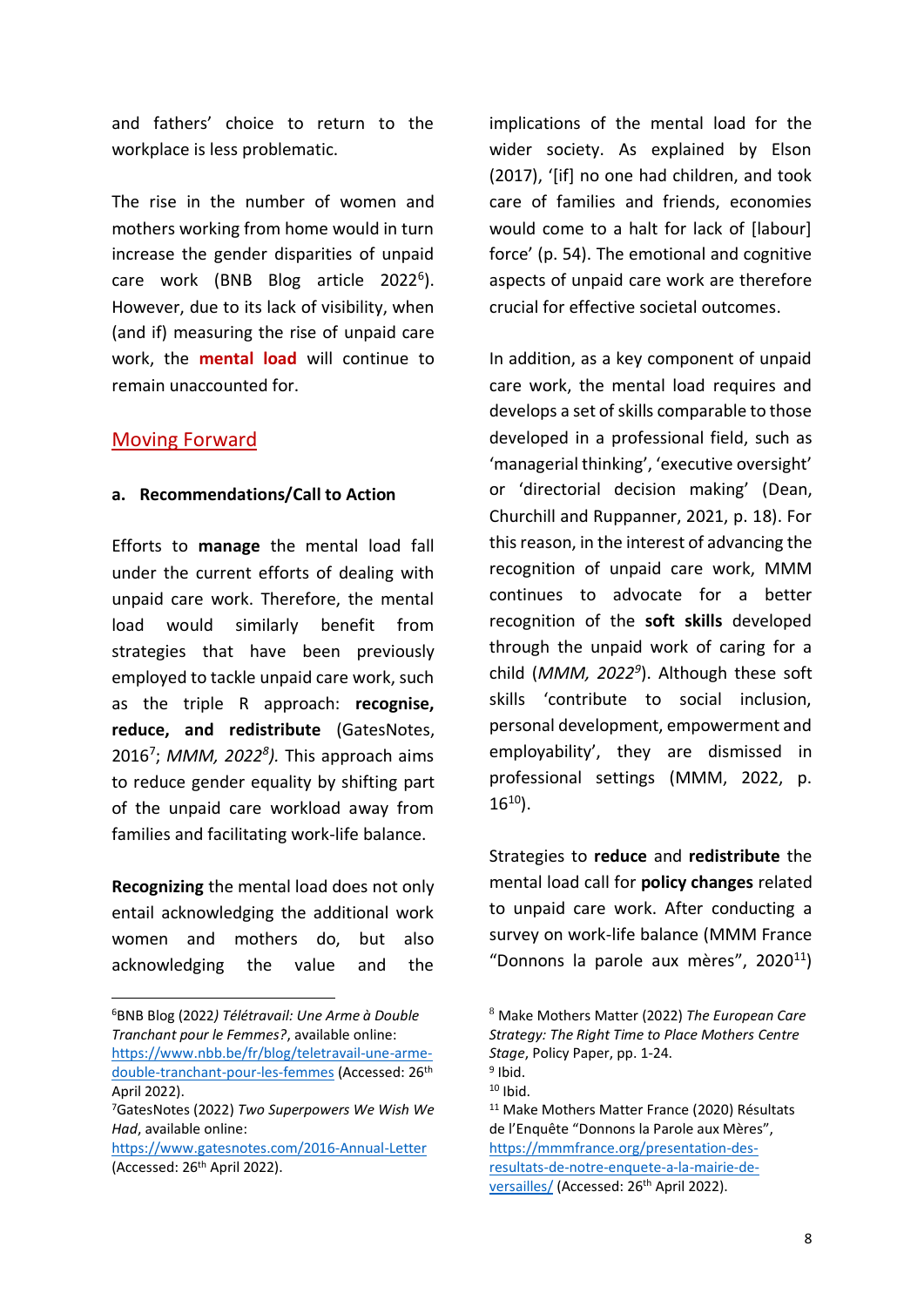MMM was able to identify a number of social structures that needed adjusting **to promote a more flexible lifestyle for mothers:**

- a. Increasing maternal paid leave to a minimum of 18 months;
- b. Facilitating parental leave for fathers through well compensated leave entitlements;
- c. Providing accessible, good quality, and affordable childcare services;
- d. And supporting measures that encourage flexible working arrangements (MMM, 2022<sup>12</sup>)



Therefore, to adjust the inequalities surrounding the mental load, governments should focus on policies surrounding 'gender equality, work-life balance, support to children, access to the labour market, healthcare as well as […] long-term care' (Schmit, 2021, p. 4). For instance, care-providing institutions should be adapted and redesigned to provide for the needs of working parents (Elson, 2020). Care services for children should be publicly provided until the age of 18 and scheduled around parents' working hours (Elson, 2020). Governments with an ageing population should invest in 'non-medical care services for frail [older persons]' (Elson, 2020, p. 57). Managers and business leaders should receive training on the mental load (Dean, Churchill and Ruppanner, 2021).

Changing parental, care-giving, and workrelated social structures would enable the development of a new work culture. A corporate ethos that supports the equal distribution of parental responsibility amongst genders, that values parental skills on the market, that respects personal time management, and that understands that high performance and productivity is unlikely to take place at the same time for every employee will help reduce gender inequality and promote an opportune work-life balance.

## **b. Measuring the mental load**

## **Self-reported and qualitative**

Unpaid care work is most often collected through Time Use Surveys, which measure 'the amount of time people spend doing various activities [including] paid work, household and family care, personal care, voluntary work, social life, travel, and leisure activities' (Eurostat, 2019). Because the mental load often takes place simultaneously alongside practical work, it is often overlooked and invisible, and therefore hardly (or under) reported.

<sup>12</sup> Make Mothers Matter (2022) *The European Care Strategy: The Right Time to Place Mothers Centre Stage*, Policy Paper, pp. 1-24.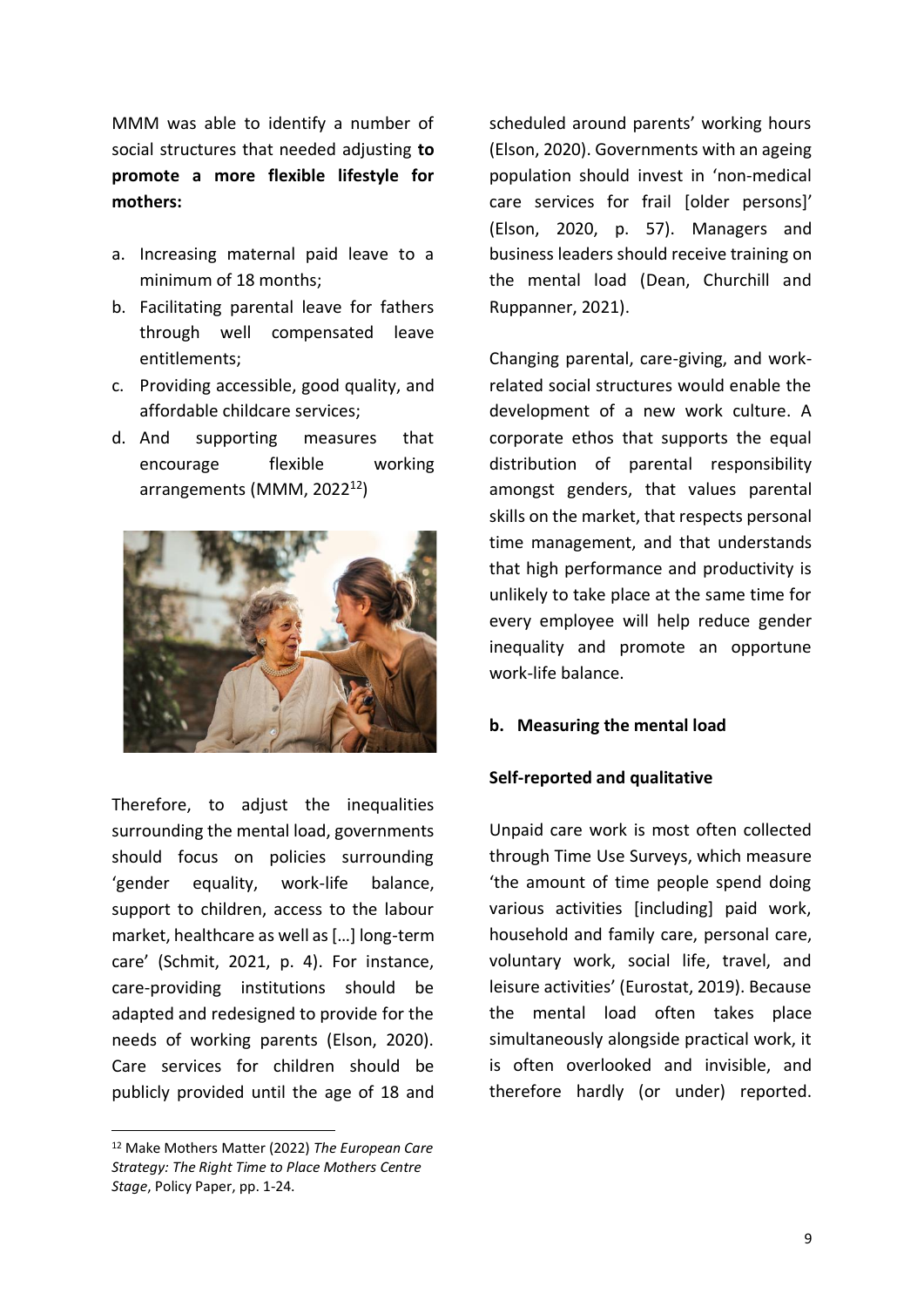However, by measuring the mental load governments can help **reduce the gender inequality of unpaid care work**, as well as **limit the risks of mental overloads**. Raising awareness of the mental load is therefore preliminary to collecting official data.

Most often, mothers and other concerned individuals, are not entirely aware of the full extent of the mental load that they carry (definition, inequality, risks…). In her book *T'as Pensé à…? Guide d'Autodéfense sur la Charge Mentale*, Coline Charpentier suggests dissecting in the form of a list the number of micro-tasks that occur behind every unpaid care activity (See Figure 5). This type of exercise can help demonstrate the multifaceted efforts and the simultaneity between the physical, the cognitive, and the emotional undertakings that occur during unpaid care work. Moreover, individuals are more likely to

comprehend and recognize the extent of the mental load by illustrating the microtasks that occur within their own households.

To this day, governments have still not developed efficient indicators to measure the mental load. However, 'the mental load is *productive* work [for the economy] and should be quantified' (Dean, Churchill and Ruppanner, 2021, p. 23). As a result, efforts to collect data on unpaid care work need to be extended to include the mental load.

Recognizing the objectives of measuring the mental load can assist in developing relevant and efficient indicators. For instance, **reducing the gender inequality of unpaid care work** highlights the importance of measuring **the average time spent between genders on planning and** 

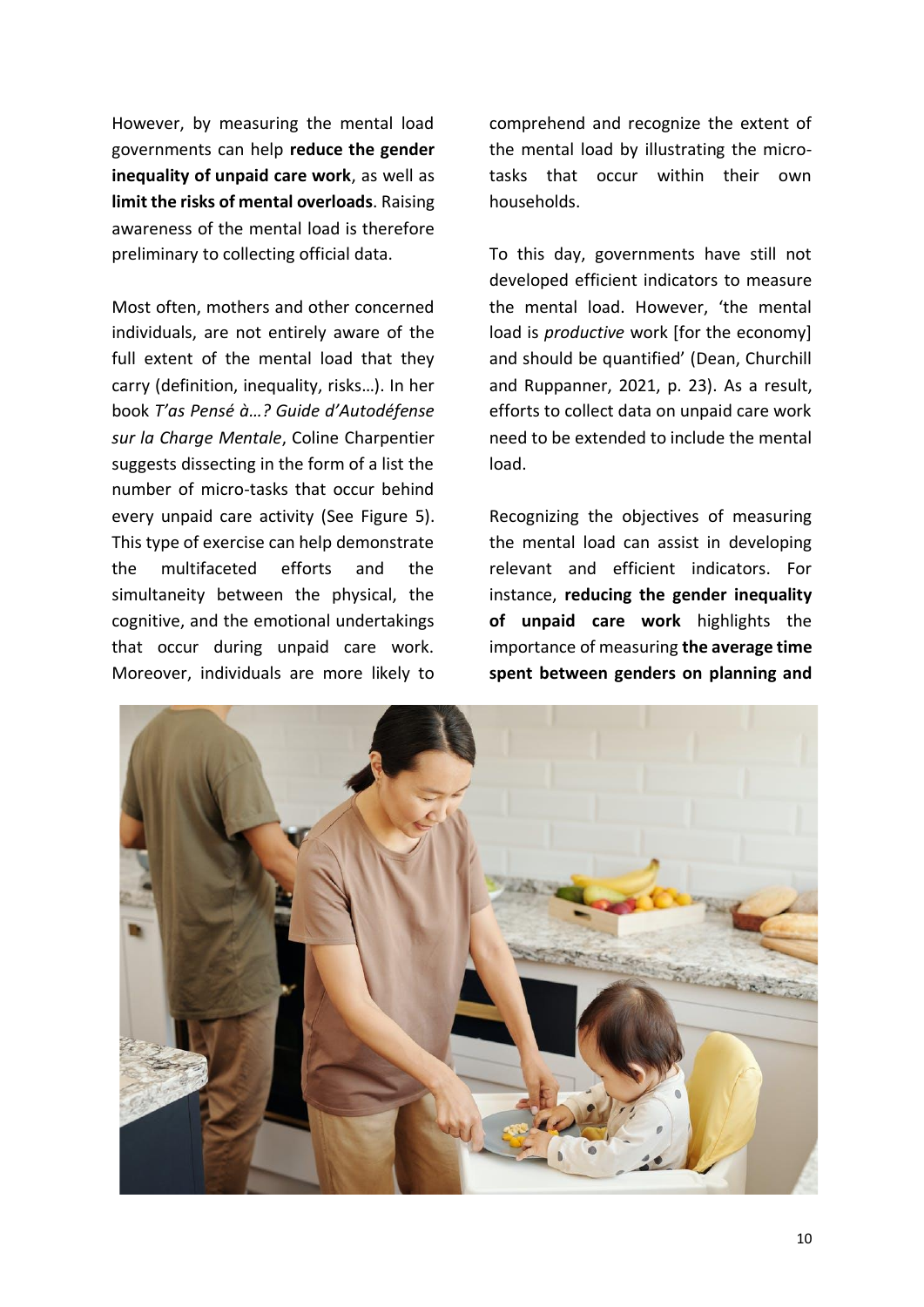**organising essential standard household activities.** These activities would be selected based around the unpaid care working activities that generally occur in most households, such as making dinner, doing laundry, cleaning bathrooms, or helping children with their homework. Organizing the questions around different activities would make it easier for the respondents to reflect and deduce more accurately the time spent 'planning', 'organising', and 'thinking ahead'.

### For example:

| How many hours a week do you spend       |  |  |
|------------------------------------------|--|--|
| planning the menu for the week?          |  |  |
| How many hours a week do you spend       |  |  |
| planning to do laundry?                  |  |  |
| How many hours a week do you spend       |  |  |
| organizing when to pick up the kids from |  |  |
| school?                                  |  |  |
| How many hours a week do you spend       |  |  |
| comforting members of the household?     |  |  |
| How many hours a week do you spend       |  |  |
| organizing your children's extra-        |  |  |
| curricular activities?                   |  |  |
| How many hours of the week do you        |  |  |
| spend on the phone to your children?     |  |  |

**Limiting the risks of a mental overload** is another important objective government should keep in mind when collecting data. This objective calls for a collection of data measuring **self-perceived stress and wellbeing while accomplishing the mental load.** Questions about perceived experiences while accomplishing the mental load can help identify overwhelmed individuals.

## Figure 5: **The micro-tasks involved in making dinner (Charpentier, 2020, p. 117**)

Food shopping and planning in advance what meal to cook Having done the dishes and having a clean cooking space Making sure to start preparing dinner at the right time so the meal won't be served too late Cooking Cleaning the kitchen Setting the table (having clean plates and cutlery) Making sure the children or elderly eat their meal Making sure the family enjoys the meal Being engaged in the family conversation Clearing the table and cleaning the plates and cutlery Recycling the garbage Packing away the left overs, and separating the food for lunch boxes Dealing with frequent interruptions from family members

**Making Dinner** 

## For example:

| Do you feel overwhelmed<br>by            |  |  |  |
|------------------------------------------|--|--|--|
| household/care work?                     |  |  |  |
| Do you feel supported by your partner to |  |  |  |
| manage/organise household/care work?     |  |  |  |
| Do you feel supported in your            |  |  |  |
| professional environment to manage/      |  |  |  |
| organise household/care work?            |  |  |  |
| Do you feel like you have sufficient     |  |  |  |
| leisure time to switch off?              |  |  |  |
| Do you feel anxious before going to      |  |  |  |
| sleep because of household/care work?    |  |  |  |
| Do you feel anxious when waking up       |  |  |  |
| because of household/care work?          |  |  |  |
| Do you feel like you're often planning   |  |  |  |
| and thinking ahead?                      |  |  |  |
|                                          |  |  |  |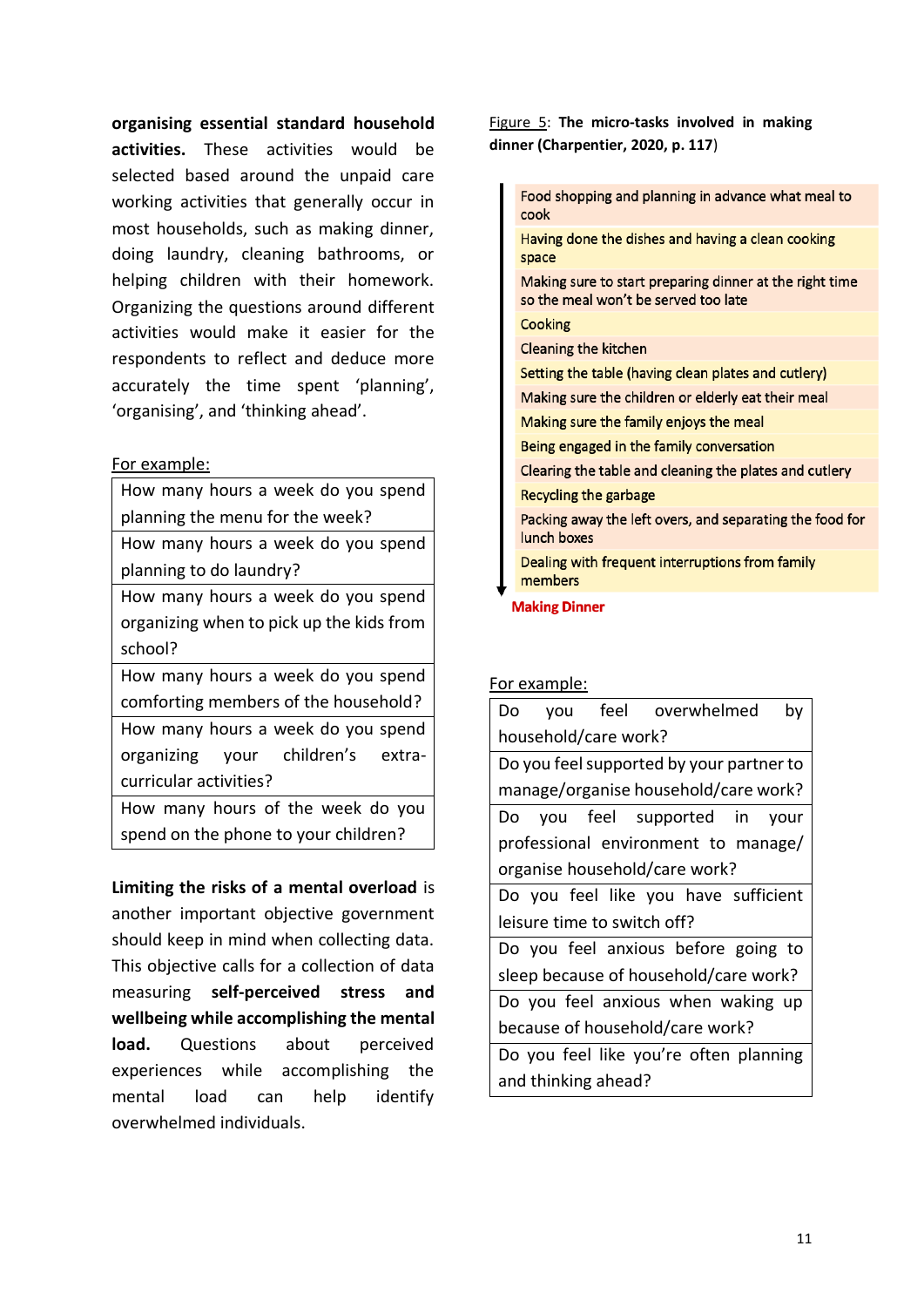Furthermore, research should also be conducted to understand the correlation between the mental overload and maternal burnouts, the mental load and post-natal depression, and the mental load and maternal depression. For example, researchers have found that emotional exhaustion, depersonalisation, and personal accomplishments critically influence maternal burnout outcomes (Wharton and Erickson, 1995). Collecting data on the impact of the mental load on these three elements would therefore demonstrate the considerable risks mothers are exposed to, as well as highlight the relevance of reducing the inequalities surrounding unpaid care work. Collecting data on the mental load should be 'a standard battery in major research survey to provide an accurate measurement of who carries the mental load, how it is experienced, and how it varies across social and demographic groups ([…] race, class and gender') (Dean, Churchill and Ruppanner, 2021, p. 23). However, governments must first prioritise raising awareness and knowledge of the mental load to be able to collect accurate data. The topic of the mental load should be made more tangible and explicit throughout households. Failure to bring the mental load into public agendas will continue to leave women and mothers vulnerable.

#### Referencing list:

Andrew, A. et al (2020) *How Are Mothers and Fathers Balancing Work and Family Under Lockdown?,* Institute of Fiscal Studies, available online: [https://ifs.org.uk/uploads/BN290-Mothers](https://ifs.org.uk/uploads/BN290-Mothers-and-fathers-balancing-work-and-life-under-lockdown.pdf)[and-fathers-balancing-work-and-life-under](https://ifs.org.uk/uploads/BN290-Mothers-and-fathers-balancing-work-and-life-under-lockdown.pdf)[lockdown.pdf](https://ifs.org.uk/uploads/BN290-Mothers-and-fathers-balancing-work-and-life-under-lockdown.pdf) (Accessed: 26<sup>th</sup> of March 2022).

Ashforth, B. and Humphrey, R. H. (1993) 'Emotional Labor in Services Roles: The Influence of Identity', *The Academy of Management Review*, 18(1), pp. 88-115.

BNB Blog (2022*) Télétravail: Une Arme à Double Tranchant pour le Femmes?*, available online: [https://www.nbb.be/fr/blog/teletravail-une-arme](https://www.nbb.be/fr/blog/teletravail-une-arme-double-tranchant-pour-les-femmes)[double-tranchant-pour-les-femmes](https://www.nbb.be/fr/blog/teletravail-une-arme-double-tranchant-pour-les-femmes) (Accessed: 26th April 2022).

Carillo, K. and al (2021) 'Adjusting to Epidemic-Induced Telework: Empirical Insight from Teleworkers in France', *European Journal of Information Systems*, 30(1), pp. 69-88.

Charpentier, C. (2020) *T'as Pensé À…? Guide D'Autodéfense Sur La Charge Mentale*, Paris: Librairie Générale Française.

Daminger, A. (2019) 'The Cognitive Dimension of Household Labor', *American Sociological Review*, 84(4), pp. 609-633.

Dean, L., Churchill, B. and Ruppanner, L. (2021) 'The Mental Load: Building a Deeper Theoretical Understanding of How Cognitive and Emotional Labor Over*load* Women and Mothers'*, Community, Work and Family*, 25(1), pp. 13-29.

Deutsche Welle (DW) (2020) *Germany with Massive Shortage in Day Care Sports, Study Finds*, available online at:

[https://www.dw.com/en/germany-with-massive](https://www.dw.com/en/germany-with-massive-shortage-in-day-care-spots-study-finds/a-55232526)[shortage-in-day-care-spots-study-finds/a-](https://www.dw.com/en/germany-with-massive-shortage-in-day-care-spots-study-finds/a-55232526)[55232526](https://www.dw.com/en/germany-with-massive-shortage-in-day-care-spots-study-finds/a-55232526) (Accessed: 26th April 2022).

Elson, D. (2017) 'Recognize, Reduce, and Redistribute Unpaid Care Work: How to Close the Gender Gap', *New Labour Forum*, 26(2), pp. 52-61.

Eurostat (2019) *Time Use Surveys (tus),* Eurostat and The Statistical Office of the European Union, available online:

[https://ec.europa.eu/eurostat/cache/metadata/en](https://ec.europa.eu/eurostat/cache/metadata/en/tus_esms.htm) [/tus\\_esms.htm](https://ec.europa.eu/eurostat/cache/metadata/en/tus_esms.htm) (Accessed: 26<sup>th</sup> April 2022).